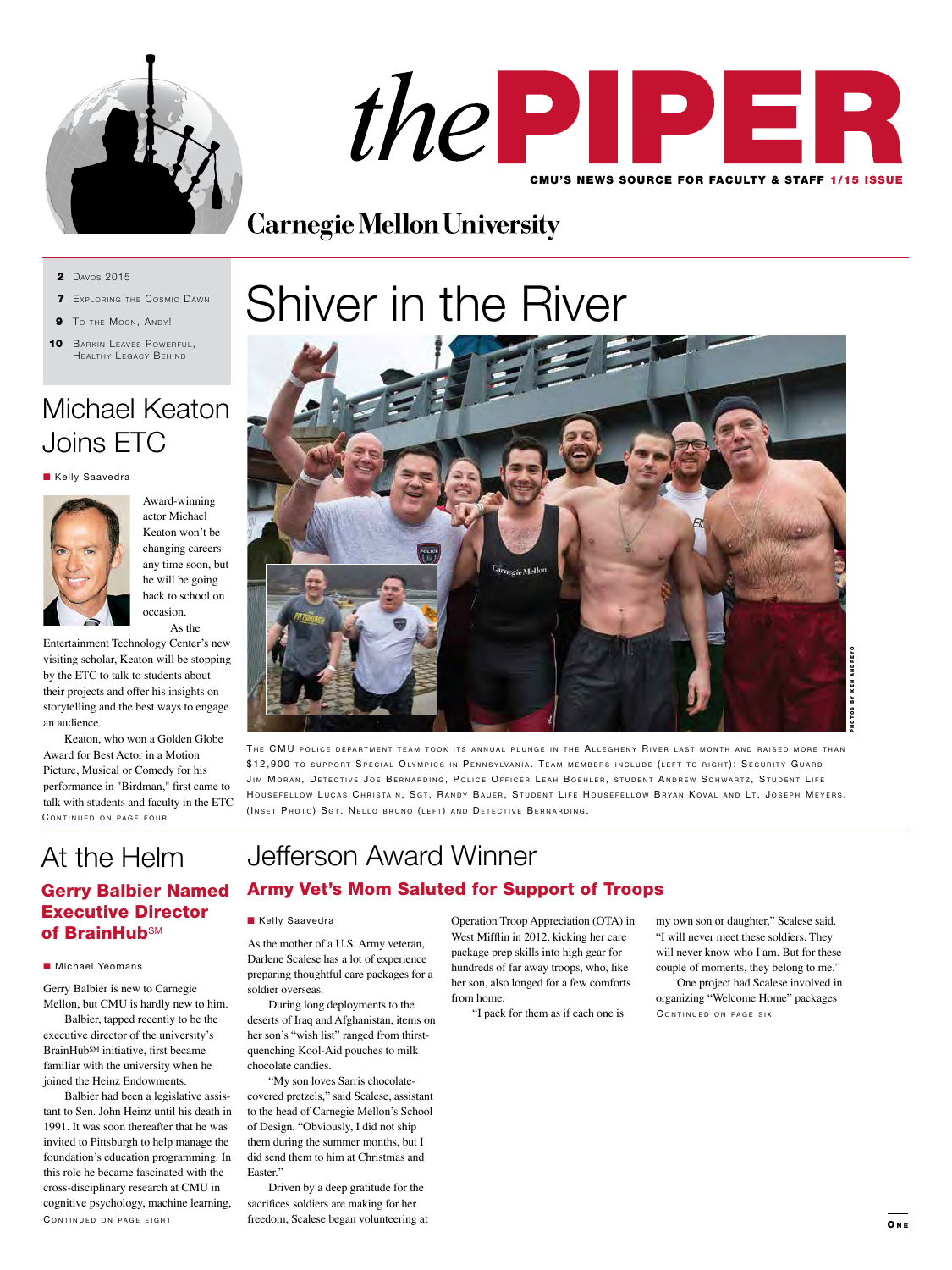# Davos 2015

### CMU Leading Integrated Intelligence

#### **n** Greg Faist

Ever since Carnegie Mellon's Nobel Laureate Herbert Simon and Turing Award winner Allen Newell pioneered the concepts of artificial intelligence and machine learning in the 1950s, CMU has been at the forefront bridging the gulf between technology and humanity.

Today, that fact is more relevant than ever. People, technology and machines are becoming increasingly interconnected. Smart devices detect structural deficiencies on bridges before they cause injury and unaffordable repairs. Humans learn through apps and software that were unimaginable a few years ago. Robots not only perform dangerous jobs that keep us safe, they are also now capable of interacting autonomously, both with people, and with each other.

This new reality  $-$  a state of integrated intelligence — is unfolding at a blinding pace, bringing vast, new opportunities for governments, business, health care and education to significantly improve human life. But it also introduces implications and questions about the shared future of humans, robots and technology that must be explored today.

A group of CMU faculty, led by President Subra Suresh, has been invited by the World Economic Forum to lead discussions on integrated intelligence at the forum's annual meeting in Davos, Switzerland, Jan. 21-24. The forum is the world's foremost international organization committed to improving



**PUBLISHER** Ken Walters

EDITOR MANAGING EDITOR Bruce Gerson Kelly Saavedra

**WRITERS** Mark Burd Jocelyn Duffy Greg Faist Bruce Gerson Shilo Rea Kelly Saavedra Byron Spice Pam Wigley

15-262.

#### DESIGN & PHOTOGRAPHY Digital & Creative Services

To contact The Piper staff, call 412-268-2900 or email bg02@andrew.cmu.edu.

Carnegie Mellon University does not discriminate in admiss ration of its programs or act basis of race, color, national origin, sex, handicap or disability, age, sexual orientation, gender identity, religion, creed, ancestry,<br>belief, veteran status, or genetic information. Furthermore,<br>Carnegie Mellon University does not discriminate and is required<br>not to discriminate in viol

Inquiries concerning the application of and compliance with this statement should be directed to the vice president for<br>campus affairs, Carnegie Mellon University, 5000 Forbes Avenue,<br>Pittsburgh, PA 15213, telephone 412-268-2056.<br>Carnegie Mellon University publishes an annual

alcohol and drug, sexual assault, and fire safety policies and containing statistics about the number and type of crimes committed on the campus and the number and cause of fires in campus residence facilities during the preceding three years. You can ob-tain a copy by contacting the Carnegie Mellon Police Department at 412-268-2323. The annual security and fire safety report is also available online at www.cmu.edu/police/annualreports. Produced by Marketing & Communications, January 2015,



CMU's JUSTINE CASSELL WILL DISCUSS ROBOTS AS FRIENDS AND COMPANIONS AT THIS YEAR'S WORLD ECONOMIC FORUM IN DAVOS, SWITZERLAND.

the state of the world by engaging business, political and academic leaders, and other leaders of society, to shape global, regional and industrial agendas.

CMU's leadership and expertise around integrated intelligence will continue to be highlighted beyond Davos through a number of opportunities in 2015, including a gathering of alumni, donors and corporate partners in San Francisco in February.

#### CMU at Davos

President Suresh will represent CMU during the annual meeting of the forum's Global University Leaders Forum —a select group from 25 global institutions  $(11$  from the U.S.) — and also introduce the university's IdeasLab presentation featuring:

- Justine Cassell, associate vice-provost for Technology Strategy and Impact and co-coordinator of The Simon Initiative, discussing robots as friends and companions;
- Illah Nourbakhsh, professor in the Robotics Institute and director of the CREATE Lab speaking about human empowerment and how robotic technologies can enhance and challenge society;
- Tony Stentz, research professor at the Robotics Institute and director of the National Robotics Engineering Center, exploring robots in the work place; and
- William (Red) Whittaker, the Fredkin University Research Professor, direc-

tor of CMU's Field Robotics Center and chairman and chief science officer at Astrobotic, discussing robotics in rescue environments.

"As we integrate technology into more aspects of society, we must ensure that we attend to the cultural, social, legal and economic implications — as well as the technical implications of those technologies," Cassell said. "In my own work, I pay attention to those aspects of being human that are most important to us: relationships with other people, interaction and a feel of rapport. I build technologies that highlight and preserve



ECONOMIC FORUM WWW.CMU. e d u/wor l d- economic-for um/

those aspects."

Faculty also are presenting during sessions on extreme robotics (Whittaker) and the implications of greater humanmachine interaction (Nourbakhsh).

"By combining our strengths in sociology, design, machine learning, robotics and human-computer interaction, Carnegie Mellon is demonstrating how culture, big data and massive Internet connectivity can be forged into new tools that serve humanity," said Nourbakhsh.

To further engage with industry and government leaders attending Davos, the university is also hosting a networking reception.

## Collective Intelligence Online vs. Face-to-Face Teams

#### **n** Mark Burd

Human interactions and office teamwork are increasingly taking place through online communication channels. And just as with face-to-face teams, organizations can greatly benefit from the ability to predict online group performance.

Building on her groundbreaking research on "collective intelligence," a term she helped coin to describe a measure of the general effectiveness of a group on a wide range of tasks, Anita Woolley, assistant professor of organizational behavior and theory at the Tepper School of Business, has conducted a new study that

demonstrates the same key factors that influence the collective intelligence in face-to-face teams also apply to online groups. The study was published by

#### PLOS ONE.

"Our previous research was able to identify factors that correlate with collective intelligence," Woolley said. "For instance, we found that having a lot of smart people in a group does not necessarily make the group smarter. However, we also found a significant correlation between the individuals' ability to reason about the mental states of others — an ability called Theory of Mind — and the collective intelligence of the group."

One way Theory of Mind is measured is by a Reading of the Eyes test, in which participants read the mental states of others by looking at photos of their eyes. Woolley and her colleagues divided study participants into 68 distinct groups, some restricted to communicating only online and others



ANITA WOOLLEY COINED THE TERM " COLLECTIVE INTELLIGENCE" TO DESCRIBE THE GENERAL EFFECTIVE-NESS OF A GROUP ON A WIDE RANGE OF TASKS.

allowed to communicate face-to-face. Individual participants were given a Theory of Mind test, and then the groups performed a series of tasks

CONTINUED ON PAGE SEVEN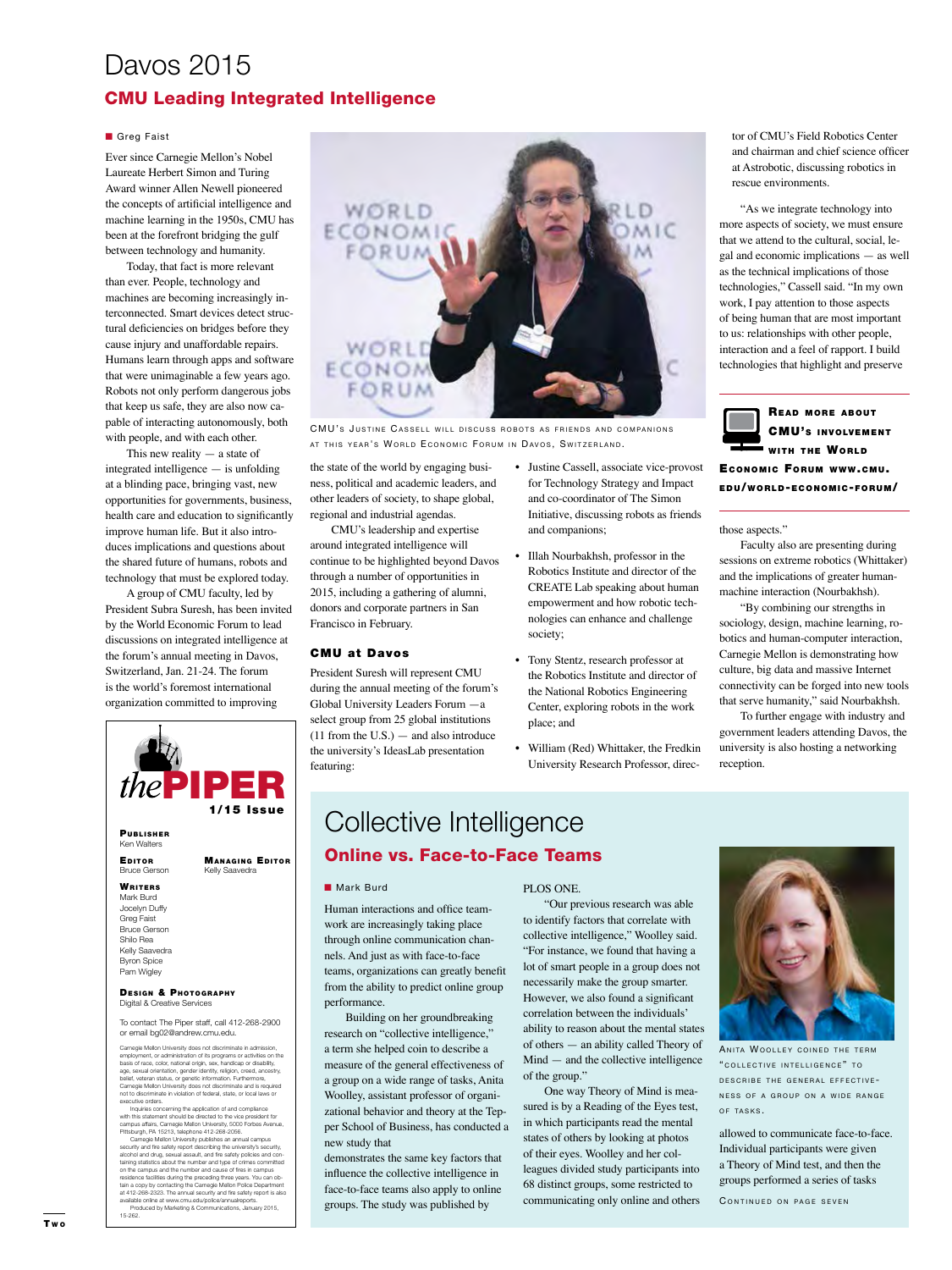## Giving Props Jon Ward Masters CMU's Theatrical Magic

#### **Kelly Saavedra**

A glass slipper landed Cinderella her Prince Charming. A mask hid the true identity of The Phantom of the Opera. An oil can put the Tin Man in motion again.

In some of drama's most memorable moments, props play roles as integral to the story as the actors using them. Others have significance in their ability to lend authenticity to a scene.

And while there's no Tony Award for Best Prop, one can make or break a live performance. Just ask Jon Ward, who, as props master in the School of Drama, has the job of pulling off whatever vision the director has in mind.

"In our production of 'Seven Guitars,' we had to kill a rooster on stage every night," Ward said. "The director, Cameron Knight, sat me down over the summer and said, 'I don't care what we do, I want this rooster to look real.'"

Ward handed the challenge to two drama students, who worked for weeks designing a rooster body complete with circuit board, motorized wings and plastic parts they produced using the prop shop's computer controlled cutting machine.

Then, he had to be the bearer of bad news.

"This thing was *amazing*," Ward said. "And as so often happens in theater … it got cut! It was too big."

Rooster design, take two. Ward's assistant, Kristin Ward (no relation) went to work plucking plumage from feather boas. One student molded a body cavity from paper mache, while another cast the creature's wrinkled, rubbery feet.

Ward, himself, took on the task of making the rooster's "blood bladder," cleverly connecting an intravenous therapy bag to a hot water bottle that would drain out on stage in the actor's hand when held in the right position.

"I have always found that my challenges are quite different from most jobs," Ward said, grinning.

Most of his time is spent on a grand scavenger hunt. It's his job to make sure each prop — whether he purchases, borrows or manufactures it right in his office — arms the audience with the information necessary to help tell the story "as all good props should do.

"And that's where you run into challenges," Ward said. "Is it from the right time period? Will its color clash with the costumes? Would it be more affordable to build it ourselves? Thousands of questions and compromises must be made before items can be considered show-ready."

Consider CMU's upcoming production of "The Wiz," a Tony Award-





(TOP) JON WARD LEADS THE TEAM THAT CREATES, BUILDS, PROCURES AND DESIGNS PROPS FOR THE SCHOOL OF DRAMA'S ANNUAL 30+ PROJECTS AND SHOWS. (ABOVE LEFT) KRISTIN WARD AND STUDENTS CREATED THE "SEVEN GUITARS" ROOSTER BASED ON DIRECTOR CAMERON KNIGHT'S VISION. (ABOVE RIGHT) LINDSEY SLAUGH, DRAPER, PUTS FINISHING TOUCHES ON A COSTUME FOR "THE WIZ."

winning musical from 1975 that retells L. Frank Baum's story of "The Wonderful Wizard of Oz."

Ward reinvented Toto, Dorothy's famous pup, from a pile of common junk items that would be found on a farm. Lighted lampposts carried by characters along the Yellow Brick Road are partially made of plastic soap bottles that he stumbled on in a Target store.

"It was imperative that we use all nonbreakable items when creating the lampposts, and we had the hardest time finding a plastic light bulb in the scale that we needed," Ward said. "On a routine trip to Target, I realized Method soap bottles would work just fine, and — bonus! — they came in yellow!"

A snag in the process of getting fake flowers shipped internationally

led to Kristin and a team of students hand-making the more than 500 poppies needed for the field that Dorothy, Scarecrow, Tin Man and Cowardly Lion walk through on their way to Emerald City.

"The poppies that Kristin and the students created have far more character and story than the generic ones we could have bought," Ward said. "By making each poppy by hand, we have infused these props with the spirit of the student artist who made them. They each put their unique touch on their pieces, and they can look forward to seeing them on stage. And isn't that the real pay-off? Pride, a sense of accomplishment and a job well done."

 Other day-to-day challenges include coordinating their efforts with the School of Drama's costume department

and balancing the total amount of projects the team has running concurrently versus the immense number of items that each production requires.

"It's an exquisite ballet of materials flowing in and out of the Purnell Center," Ward said. "With the possibility of four or five productions happening at the same time, it takes a keen sense of space management to keep our hallways from not filling up with junk. Fortunately, I have been blessed with a very skilled crew. Things can be tight at times, but we always seem to keep things moving forward while managing to offer the audience a few thrills along the way."

"The Wiz" is showing February 19-23 in Philip Chosky Theater. For tickets, call the box office at 412-268-2407.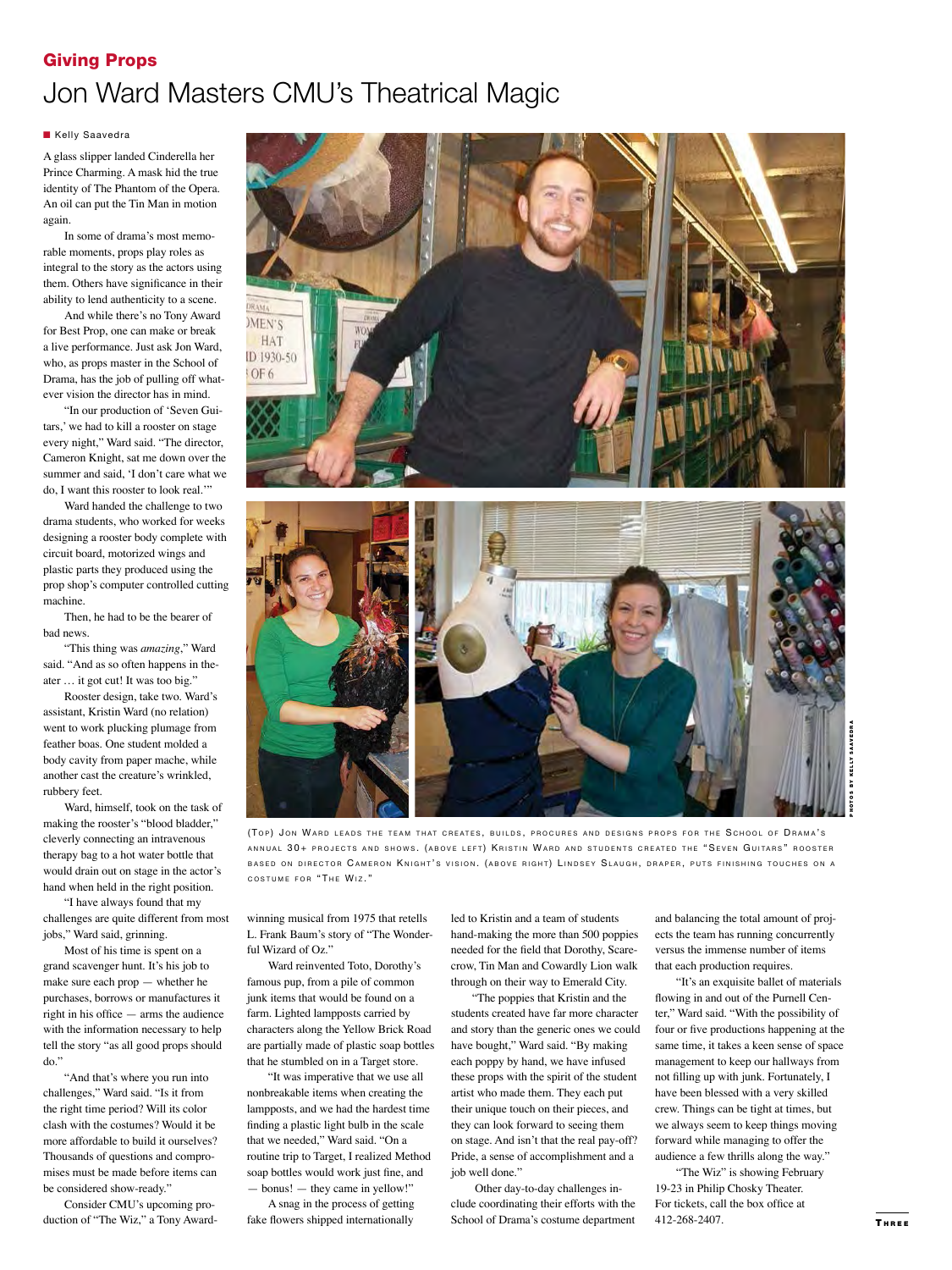## Actor Michael Keaton Discusses His New Role at the ETC

CONTINUED FROM PAGE ONE



MICHAEL KEATON SAYS HIS CHARACTER, RIGGAN, IN "BIRDMAN" WAS "PROBABLY THE RICHEST AND MOST DEMANDING" ROLE HE'S EVER PLAYED.

about three years ago, at the urging of his childhood friend, Ralph Vituccio, an assistant teaching professor at the ETC.

"How fantastic is it that he has agreed to come back to the ETC whenever he can to work with the students and share his insight and wisdom with them," Vituccio said. "To have somebody as incredibly talented as Mike to meet with our students, play and critique their interactive games and provide feedback is an incredible opportunity for our students."

Keaton, who attended Montour High School with Vituccio in the Pittsburgh suburb of McKees Rocks, is perhaps best known for his roles in "Beetlejuice," "Batman" and "Batman Returns." Other notable films of his include "Night Shift," "Mr. Mom," "Clean and Sober," "Pacific Heights," "Jackie Brown" and the just-released "Birdman."

"Mike and I have been friends since junior high school. We lived in Squirrel Hill together for a few years before he split for L.A. Even with all his success and fame, Mike has always remained an honest and down-to-earth guy. That, to me, is one of his greatest strengths," Vituccio said.

The Piper caught up with Keaton to talk about his acting career, his role at the ETC and the role technology plays in the industry.

#### Q: What attracted you to the position of Visiting Scholar at the ETC, and what will your role be?

A: I spoke to Ralph's Visual Story class, met with students and faculty and checked out some of the cool projects the students were working on. These kids are incredible … amazingly smart! So, my role, as Ralph and I discussed, will be to come back to visit whenever my schedule allows. I'll meet with the students, check out their projects and interactive games and give them any kind of feedback or insight that I may have.

I hope that I can be helpful. I'm not that tech savvy, but these ETC students just blew me away. The irony to all this is I could've never, ever been admitted to CMU. No way would they have ever admitted me as a student. So, now I'm going to be a visiting scholar. Gotta love it!

#### Q: What do you hope to achieve in this role?

A: I really enjoyed seeing how these students are using new technologies in creative ways to entertain and educate. This is the future. It's where it's all happening. These students are working on video games to improve learning in the classroom and using interactive technologies that will change the way

the entertainment industry tells stories and delivers them to an audience.

I hope my involvement with the ETC will help bring whatever insight I have into how you tell stories, or how you engage an audience in an experience, or how you capture one's attention and what ways you can keep them there, in the moment.

#### Q: Technology has undoubtedly changed the entertainment landscape in gaming, television and movies, but has it changed acting? If so, how?

A: Well, in some ways it has changed acting tremendously, but, really, in other ways, it's just you up there, and you're just hoping you remembered to put your pants on. I don't think any amount of technological effects or computergenerated imagery can cover up a bad performance. Granted, it can hide a heck of lot. It can pull the 'sleight-of-hand' tricks so you're paying way more attention to spectacle rather then content. But, you know, bottom line, it has to be honest, whatever you're doing. If it's not, I don't think technology alone can make it better. I mean, technology will always drive the movie industry, but great storytelling will always be the more powerful part.

We humans don't relate to technology in emotional ways … or, at least, I hope we don't. What we do connect with is the human 'story.' That's what touches and moves us. And that's what it really is all about, right? Technology is a tool. What it really comes down to, what really matters, is honesty, truth. Meaningful exchanges will always be what makes great entertainment and great performances, no matter what kind of new cool technologies are used.

#### Q: What has been your biggest challenge as an actor?

A: The character, Riggan, I play in "Birdman" was a huge challenge. I related less to him than almost every other character I've played, in terms of the desperation. There were times in my life when I felt desperate, but it was never about this. It's a fear-based industry, and if you buy into it, you're pretty screwed. It's probably the richest and most demanding role I've ever played. You would have to go from funny to disturbing to deeply sad back to darkly funny. And because of the nature of how it was shot, you didn't have the luxury of edits, where you can do 15 takes of that one line from that angle. You had to get it all in one, and be word-perfect, and in the right place physically to accommodate the camera.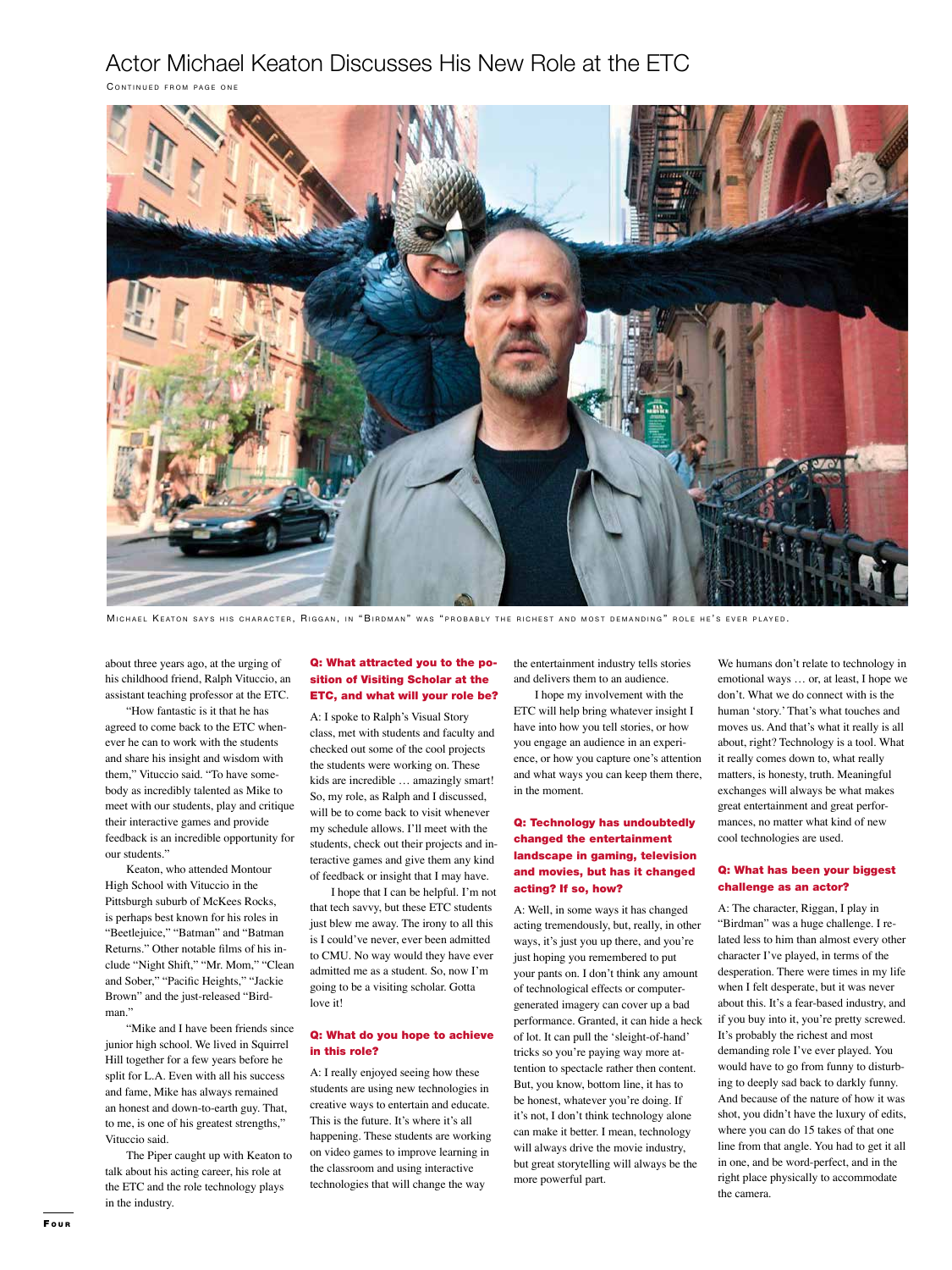#### Q: Can you talk about a few of the most influential roles you played in regard to your growth as an actor? Has technology played a role, and if so, how?

A: Again, I'd have to say "Birdman." For me, it was an intense emotional and psychological roller coaster ride this character travels within any given scene. I mean, at the end of the day when I went home, I felt I had really been working … hard. I don't think I felt that way in many other films.

The other part was the technical demands in the way the director, Alejandro Iñárritu, shot the scenes. There were continuous, 10-minute long tracking shots. There was no room for errors. I mean, if you didn't hit your lines or your marks exactly, you had to do it all over again.

But, boy, was it worth it. I mean, Alejandro and Emmanuel Lubezki, the director of photography, these guys are so incredibly smart and talented. They pulled off some of the most beautiful and complex shots I've ever seen. Just technically speaking, I think this is a film that will be talked about for years to come.

#### Q: What was the most surprising or unexpected thing you found when you started working in Hollywood?

A: I spent a lot of time pounding the Hollywood pavement doing standup comedy. The going was tough initially but then I started landing small parts in TV on shows like "Maude" and "The Mary Tyler Moore Show." Then "Night Shift" and "Mr. Mom" hit, and I was doing pretty well.

In Hollywood, what you want does not always lead you to make the most

intelligent choices. I was lucky to understand this at the beginning of my career. I realized that after success, the lean days would come.

It's important not to be a victim of the system, not to be enchanted by all the glitter. We are human beings. There will always be difficult, uncertain times. You have to accept that, especially we actors for whom this feeling of helplessness is magnified a thousand times.

The important thing for me, and it's what I've tried to teach my son, is when you lose your way you have to get back to base, find your camp, your tent and ask yourself, "What do I want

I HOPE MY INVOLVEMENT WITH THE ETC WILL HELP BRING WHATEVER INSIGHT I HAVE INTO HOW YOU TELL STORIES, OR HOW YOU ENGAGE AN AUDIENCE IN AN EXPERIENCE, OR HOW YOU CAPTURE ONE'S ATTENTION AND WHAT WAYS YOU CAN KEEP THEM THERE, IN THE MOMENT.

from life?" It's a philosophy in itself that would be important for the whole of humanity, but it's an even more pressing question for anyone in show business, because unlike other professions, this one is basically founded on the fragility of a moment, on the fear of not making it, of not being up to it, of failure.

So, the question I've always asked myself is: You can focus on having a really big career and, you know, a life. Or, you can have a really good life … and a

career. I always wanted to have a life.

#### Q: What has been the most satisfying aspect of your career?

A: I really don't think about being famous much. I know that may sound

MICHAEL KEATON AND ETC ASSISTANT TEACHING PROFESSOR RALPH VITUCCIO WERE FRIENDS GROWING UP TOGETHER AND BOTH ATTENDED MONTOUR HIGH SCHOOL IN THE PITTSBURGH SUBURB OF MCKEES ROCKS.

You don't want to lose your status, but I was never willing to preserve it by doing things I didn't want to do.

trite, but it's true. It's just that, having a career. I think work is important for everyone. No matter what you do. Work keeps you on track; it keeps you aligned

Look, when you come from very little money and all of a sudden you can make a good living with what you love to do, you feel like a king. I am very grateful and very blessed. But I also turned down jobs that would have made

It's great to make your own choices,

but there's a price to pay. I could've made more money or been more famous. I could be the current groovy guy.

with reality.

me a lot of cash, too.

#### Q: Who have been your role models, and why?

A: I don't think I had one specific role model. I just always took notice of people who really just knocked me out, and that's been a whole lot of people. Some people who come to mind are Robert Duvall, Nicole Kidman, Glenn Close … really unbelievable, incredibly talented people. What I would glean from them is really extraordinary because their discipline, their focus, their work ethic and attention to detail was just really inspiring.

Jack Nicholson was someone I always admired, but to work with him was fantastic. His professionalism was incredible. He's so committed, and when we did "Batman" he just went right at it. Here's a guy who's played all the great roles, and he's going to play the Joker. He never made a comment about it, never was too cute about it. He totally committed to the idea.

There are so many great and talented people I've worked with, and I can honestly say I've learned and taken away something from all of them.

#### Q: Why do you think your career success has spanned decades while others' stars have burned out? What's your recipe for success?

A: I don't know about any recipe for success. I don't know if some of my choices were always the wisest thing to do, but if a project interests me then I'll go for it. So much of it depends on where I am right now in life in terms of my choices. Sometimes I look at if the story resonates and seems popular right now. Sometimes it's just a simple business decision, and other times does this make me go, "Whoa! Can I pull this one off?" That usually wakes me up. I love a challenge.

If I had to do the same kind of character or story over and over again … I'd probably go out of my mind. That's one of the reasons I wasn't interested in doing "Batman 3," that, and the script really sucked. And to be honest, I don't really want to do work that doesn't interest me. I've done stuff where I wasn't that good, and I just got tired of doing stuff I wasn't interested in. I just decided that I won't do a lot of things.

Financially, there were probably parts where I could have done quite well, and I thought that's not what I am. It's bull. I'm lying. I won't do it. And you pay a price financially. And I go, that's okay, this one's on me.

#### Q: You're a Pittsburgh native now living in Montana. How does Big Sky Country compare to the Steel City for you?

A: I have a house in L.A., but I spend as much time as possible on my ranch in Montana. I like to be surrounded by nature. I love horses. I used to compete, riding cutting horses. I like to fish. I love fly fishing. I have a beautiful wild stream running through my ranch. Whenever I get the chance, I'm out and about. It levels me and gives me quiet and peace.

Pittsburgh is my alter ego. I'm a Pittsburgh boy, and I really identify with the 'Burgh. This is where my roots are. My family is still all here. Some good friends are still here, and I love coming back.

What is kind of interesting is that there are similarities between Montana and Pittsburgh. I think you can make a lot of comparisons between Montana and Pittsburgh, particularly in the people. The people [in Montana] are not that much different from Pittsburgh … a really strong, blue-collar work ethic, very pragmatic, a no-bull kind of people. You just get things done, and you don't complain about it. There's an honesty and a down-to-earth quality in both places that I really cherish.

But there are a few HUGE things Montana doesn't have … the Pirates, the Penguins and the Steelers!

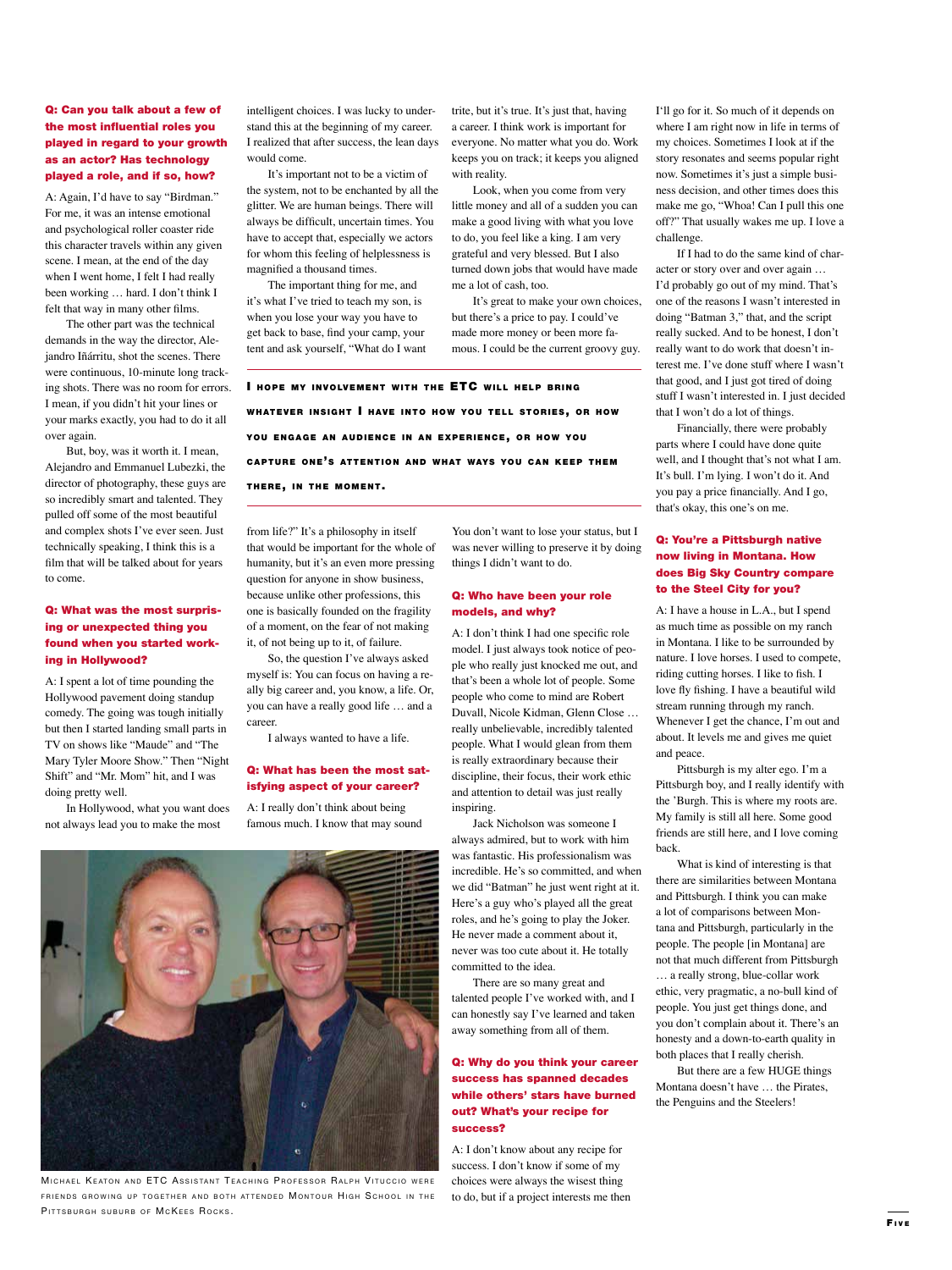## Army Vet's Mom Saluted for Support of Troops

#### CONTINUED FROM PAGE ONE

filled with essential household items for a group of single soldiers returning to their base in Italy after a lengthy stay in Afghanistan. Afterward, she was asked if she'd like to organize similar Welcome Home packages for a new veterans support program in the Pittsburgh area.

She accepted.

"It was kind of a natural transition for me," Scalese said. "The new program fills a gap by helping to defray the costs associated with establishing a new home, and our veterans deserve that kind of support."

With compassion, friendliness and "crazy" organizational skills, Scalese now manages the Welcome Home program, donating 30 hours per week to veterans facing extreme poverty or financial hardships.

Her active devotion to the military community has earned her a 2014-2015 Western Pennsylvania Jefferson Award. The Jefferson Awards program was founded in 1972 by Jacqueline Kennedy Onassis, U.S. Senator Robert Taft Jr. and Sam Beard to honor unsung heroes and is widely regarded as the Nobel Prize for volunteerism.

In 1976, former Pittsburgh Post-Gazette editor John Craig established a local Jefferson Awards program to honor volunteers in Western Pennsylvania. Fifty winners are chosen each year from among those nominated, and one of those 50 will be selected to represent Western Pennsylvania at the national Jefferson Awards ceremonies in Washington, D.C., in June.

Scalese continues to work closely with caseworkers through the VA Healthcare for Homeless Veterans program to identify veterans' needs and then coordinate the purchase of new mattresses, bedding, cookware, dishes, glasses, cleaning supplies and other useful items. She also arranges taxi service to transport veterans



LEFT: DARLENE SCALESE'S ACTIVE DEVOTION TO THE MILITARY COMMUNITY HAS EARNED HER A 2014-2015 JEFFERSON AWARD, WHICH HONORS UNSUNG HEROES AND IS WIDELY REGARDED AS THE NOBEL PRIZE FOR VOLUNTEERISM. RIGHT: SCALESE PACKS HOUSEHOLD ITEMS FOR THE WELCOME HOME PROGRAM FOR VETERANS, WHICH SUPPORTED 144 FAMILIES AND 680 INDIVIDUALS IN THE PITTSBURGH AREA BETWEEN JANUARY AND SEPTEMBER 2014.

dealing with physical challenges or posttraumatic stress disorder to their doctor and therapy appointments.

Between January and September last year, OTA's local Welcome Home program supported 144 families and 680 individuals.

"It's such a great feeling to be able

rines serving overseas. Working from wish lists received by the organization, Scalese rounds up favorite cereals, soups and snacks for some. Hygiene items such as soaps, shampoos and hand sanitizers also are well received, as are books, DVDs and board games, which troops

the soldiers, sailors, airmen and ma-

making noticeably fewer trips to the hair dresser to cover the gray," Scalese said with a hint of relief. "But I'm not done giving back to the soldiers who have given up so much for our freedom." The connection she and the

PHOTO COURTESY OF OPERATION TROOP APPRECIATION

organization make with soldiers — and the impact it has on their morale  $-$  is evident in the flood of heartfelt thank you notes OTA receives from troops all over the world.

"The apple sauce, socks and cookies went like hot cakes," wrote one Army specialist.

"Everyone is going nuts over all this stuff! Thank you so much for your support!" wrote a senior airman.

One Army corporal stationed in Kuwait said, "It was like opening presents on Christmas day, and it is a feeling I haven't felt since I was a young man."

OTA has supported over 140,000 deployed troops since 2004.

### OPERATION TROOP APPRECIATION HAS HELPED MORE THAN 140,000 MILITARY MEMBERS SINCE 2004. TO LEARN MORE, **VISIT WWW.OPERATIONTROOPAPPRECIATION.ORG.**

to thank the veterans in person," Scalese said. "And when you get a hand-drawn thank you card from a 4-year-old in appreciation for helping her family, well, I just have so much pride in OTA, I could go on and on."

Scalese still sets aside one Saturday per month to make care packages for

use to decompress after missions.

For those in more remote locations, Scalese fulfills requests for protein bars and powders, cans of tuna and baby wipes, which help soldiers without nearby shower facilities to refresh from the sand and sweat.

"Now that my son is retired, I am

# CMU & Tony Awards Open Nominations for Theatre Educators

#### **n** Pam Wigley

The Tony Awards honor the best in Broadway theatre. This year, the spotlight also will shine on the teachers behind the scenes.

Now through March 31, nominations are being accepted online for K-12 theatre educators to receive the inaugural Excellence in Theatre Education Award presented by Carnegie Mellon and the Tony Awards.

"At Carnegie Mellon, I have the privilege of seeing education transform the lives of talented young people every day, and then I watch as those students transform the world," said Dan Martin, dean of the College of Fine Arts at CMU, the first, exclusive higher education partner of the Tony Awards.

Anyone — from students and school administrators, to friends, neighbors and family — can nominate a teacher for consideration.

Nominees must be current teachers at an accredited K-12 institution or recognized community theatre organization in the U.S. He or she must be a teacher whose position is dedicated to and/or includes aspects of theatre education. For detailed criteria or to nominate a teacher, visit cmu.edu/tony-awards or tonyawards.com.

This annual award will recognize a K-12 theatre educator in the U.S. who has demonstrated monumental impact on the lives of students and who embodies the highest standards of the profession. A panel of judges comprised of the American Theatre Wing, The Broadway League, CMU and other leaders from the theatre industry will select the finalists and winner.

CMU's School of Drama is the oldest drama degree-granting program in the U.S. and celebrated its centennial in 2014. In the past century, CMU has produced hundreds of Tony nominees and its alumni have won 39 awards to date. During last year's live Tony Awards telecast, CMU alumni Zachary Quinto and Matt Bomer announced the upcoming educator award initiative.

The award finalists will be announced in the spring and each will receive an honorarium. A single winner

will be selected to receive the Excellence in Theatre Education Award on stage at Radio City Music Hall during the 69th Annual Tony Awards telecast at 8 p.m. ET on Sunday, June 7 on CBS.

"This new award underscores our longstanding commitment to theatre education," said Heather Hitchens, executive director of the American Theatre Wing, and Charlotte St. Martin, executive director of The Broadway League. "Innumerable Tony Award winners have thanked their teachers during acceptance speeches. Starting this year, we're putting educators and their essential roles at center stage."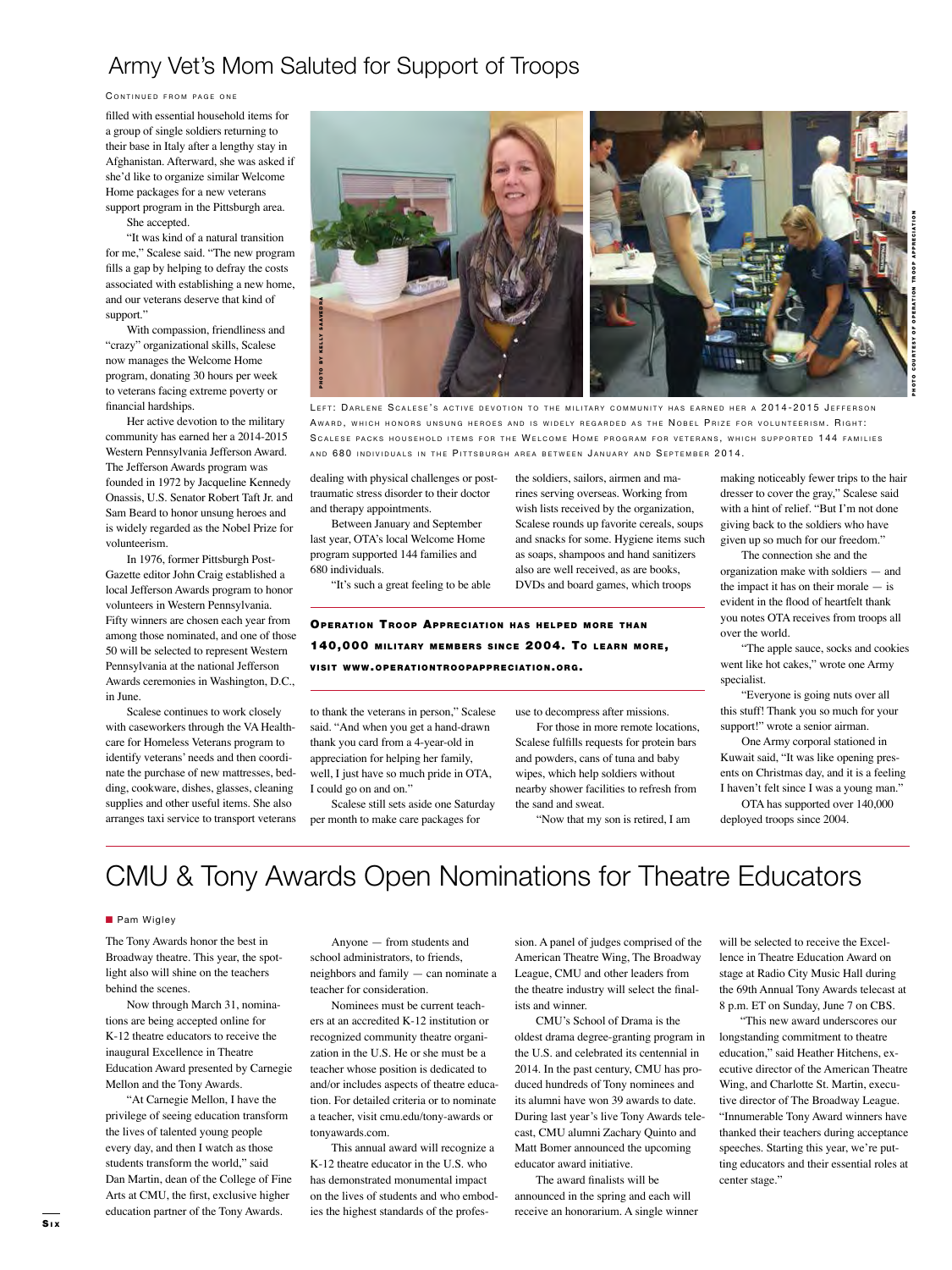# Exploring the Cosmic Dawn

#### **N** Jocelyn Duffy

When most people pack their bags for a trip to an island, they pack swimsuits and sunscreen. Tabitha Voytek, a doctoral student in physics, packs … a telescope.

At full size, the telescope is only a couple of meters wide and looks like a large four-petaled flower. Its petals fold up so that it fits into a container no bigger than standard-sized luggage, allowing Voytek to take it to some of the most remote locations in the world.

Called Sonda Cosmologica de las Islas para la deteccion de Hidrogeno neutro, or SCI-HI for short, the telescope is a low-frequency radio telescope. SCI-HI collects information about the universe during the "Cosmic Dawn," a period of time approximately 10 billion years ago — around 1 billion years after the Big Bang when the first stars formed. The radio telescope finds this information in the 21-centimeter line of neutral hydrogen atoms that exist in the gas around stars and galaxies.

"We're trying to understand the history of how the first stars heated up the gas around them, which will give us a picture of an historical era about which we currently have no data," Voytek said.

Voytek built the telescope in a lab at CMU through a joint collaboration between her adviser, Physics Professor Jeffrey Peterson, and a research group from Mexico's National Institute of Astrophysics, Optics and Electronics.

The telescope observes electromagnetic radiation at around 40-130 MHz, which makes it impossible to get readings from the 21-cm line in populated areas due to interference from man-made radio signals. FM radio, for



TABITHA VOYTEK (LEFT) WAS ONE OF 10 WOMEN TO RECEIVE THE SOCIETY OF WOMEN ENGINEERS' OUTSTANDING COLLEGIATE MEMBER AWARD



PHYSICS PH.D. STUDENT TABITHA VOYTEK WORKS WITH SCI-HI, HER LOW-FREQUENCY RADIO TELESCOPE THAT COLLECTS INFORMATION ABOUT THE UNIVERSE WHEN THE FIRST STARS FORMED APPROXIMATELY 10 BILLION YEARS AGO.

example, operates right in the middle of that band, at around 88 to 108 MHz. To get unimpeded data, Voytek and other 21-cm cosmologists must go to unpopulated areas that are free of television, radio and even cellphones, like Isla Guadalupe, an uninhabited island off the coast of Mexico's Baja California peninsula.

To get there, Voytek's research team "hitchhikes" on a Mexican naval ship, which is standard practice for researchers and other visitors headed to the island. The group is forced to camp

> on the ship's deck for two nights with their fellow transients until they reach their destination.

When they arrive,

they bunk with local lobster and abalone fishermen who are stationed on the island. They have unreliable access to electricity and no running water. But it's all worth it for the "clear" skies.

Voytek and her collaborators are planning their next trips that will take them, and the telescope, to Mexico's Isla Socorro and Isla Clarion, and South Africa's Marion Island, which is close to Antarctica.

When she's not bringing data back from a deserted island, Voytek is bringing radio astronomy to the public, conducting public lectures on the topic and working with the Entertainment Technology Center and Pittsburgh's Carnegie Science Center to create a planetarium show called the "The Hydrogen Sky."

She is also an active member of the Society of Women Engineers (SWE). As part of the group, Voytek has participated in a number of K-12 outreach programs, served as the society's graduate member coordinator and volunteered as a collegiate leadership coach, training SWE student sections on leadership skills, among other activities. For her work, Voytek won the 2014 SWE's outstanding collegiate member award.

She was one of 10 women to receive the award this year.

Voytek first joined SWE as an undergraduate engineering student at the University of the Pacific in California; she continued her involvement after coming to CMU for her graduate work in physics.

"A lot of the challenges I face as a female grad student in physics aren't all that different from the challenges of the female engineering Ph.D.s," Voytek said. "SWE has emerged as the preeminent organization advocating for women in STEM."

# Online vs. Face-to-Face Teams

CONTINUED FROM PAGE TWO

together to measure their collective intelligence.

"Our findings reveal that the same key factors predict collective intelligence in both face-to-face and online teams," Woolley said. "Theory of Mind abilities are just as important to group effectiveness in online environments as they are in office environments. We hope that this insight will give organizational managers a new tool in predicting the success of online teams."

The study also mirrored findings from previous research that demonstrated collective intelligence was significantly correlated to the number of women in the group; a higher number of women raised the group's collective intelligence. There also is a negative correlation associated with the number of speaking turns by group members. Groups in which conversation was dominated by a few individuals scored lower in terms of collective intelligence, as opposed to groups with more vibrant discussions — whether these discussions took place in a room or online.

The study, titled "Reading the mind in the eyes or reading between the lines? Theory of Mind predicts collective intelligence equally well online and face-to-face," is co-authored by Woolley and David Engel, postdoctoral associate at MIT; Lisa X. Jing, research assistant at MIT; Christopher F. Chabris, associate professor of psychology and co-director of the Neuroscience Program, Union College; and Thomas W. Malone, director of the MIT Center for Collective Intelligence.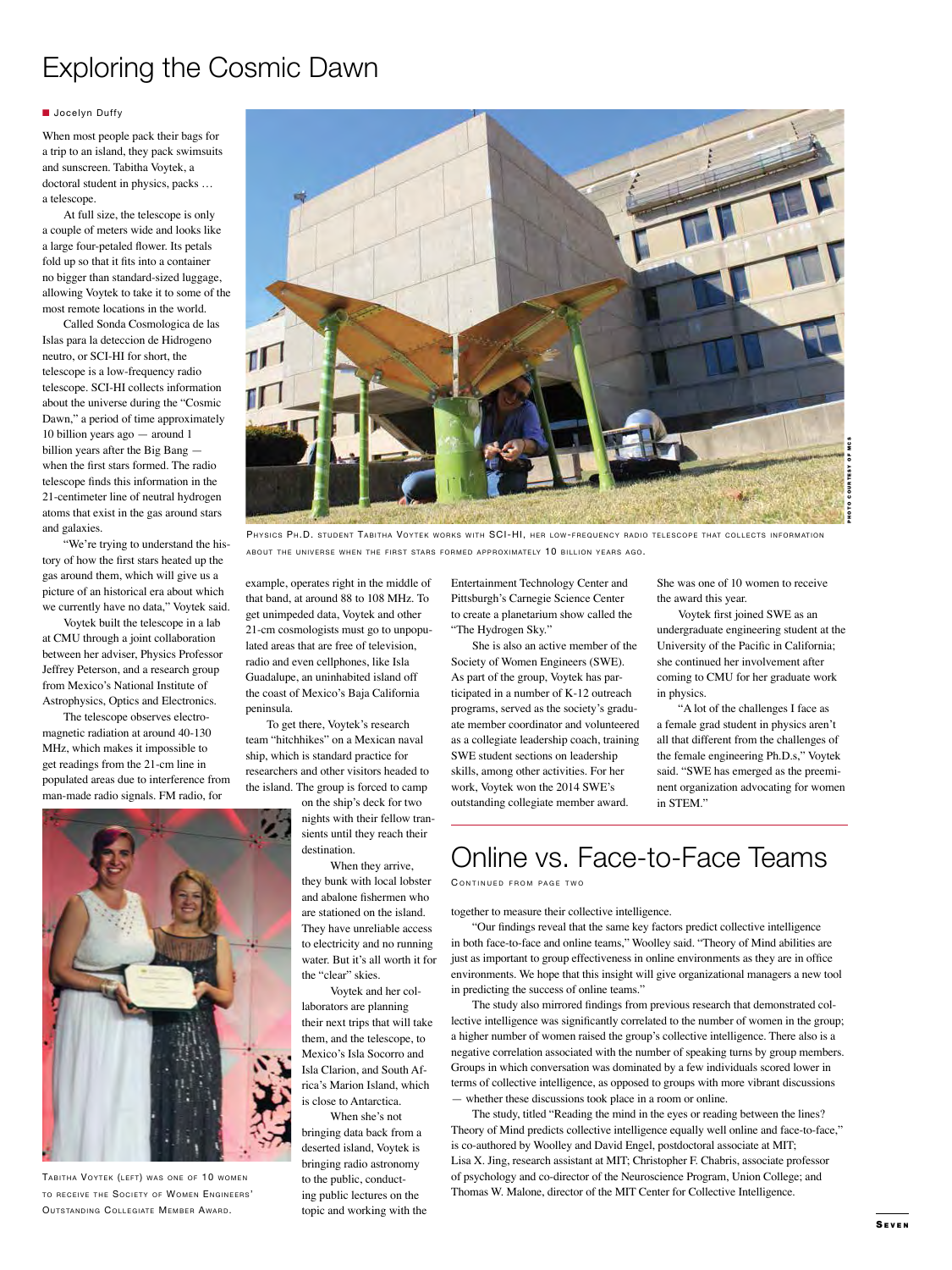## Gerry Balbier Named Executive Director of BrainHub<sup>SM</sup>

CONTINUED FROM PAGE ONE robotics and human-computer interaction that serves as the underpinnings of CMU's Simon Initiative focused on the science of learning.

"[Heinz Endowments] was the first foundation to invest in the technology transfer of the work of John Anderson," he said, referring to the pioneering CMU professor who developed some of the earliest computer models of human learning, building on the work of Herbert Simon.

Balbier said that what instantly caught his eye about CMU was the ease with which faculty from different departments and disciplines coalesced around problems, each bringing their own strengths and perspectives to discover new approaches and solutions.

"Many institutions aspire to this kind of multidisciplinary approach. CMU has achieved it," he said.

Balbier, who had earned a master's degree in public management at the Heinz College, transitioned to the private sector for several years with Pittsburgh-based Apangea Learning, now Think Through Learning, a fast-growing provider of "blended" math curricula that combines intelligent tutors and one-to-one interaction with human teachers to millions of students across the country.

He then took a role at the Jewish Healthcare Foundation to launch a learning platform for health care professionals.

When he was approached about



GERRY BALBIER SAYS HE WAS INSTANTLY IMPRESSED WITH CMU'S INTERDISCIPLINARY APPROACH TO SOLVING PROBLEMS.

the role at Carnegie Mellon to shepherd BrainHub, the university's initiative to accelerate research for developing new tools, methods and theories for understanding brain function and behavior, he was instantly intrigued.

Now that he is in the role, he is encouraged by the commitment the university is putting behind the initiative by advertising for seven new tenure-track faculty positions spanning the disciplines within the BrainHub domain.

"This recruitment effort builds on existing faculty strength and shows our commitment to moving our research in this domain to a new level," he said.

Much has been written about humans understanding more about the infinite universe than about the innerworkings of their own minds. Balbier said he is excited about the brain-related research at CMU and the potential for greater collaboration between faculty across the colleges, including many individuals who were not involved in brain research in the past.

In addition to his duties in working with faculty to attract increased research funding and visibility for CMU brain research, Balbier says he views one of his primary roles as creating opportunities for faculty interaction that can lead to new collaborations.

Balbier, who grew up inside a record store owned by his father that served as a social hub for audiophiles and musicians, compared these kinds of interactions to members of a band "riffing" on melody and collaboratively developing it into a complete song.

In his first several weeks in his new role, he has already convened the first of what he hopes to be regular "BrainHub Exchange" gatherings of BrainHub-related faculty from across the colleges and departments included in the initiative.

The initial session in which faculty shared their research interests in an informal atmosphere has already yielded three potential joint research proposals, Balbier said.

"We have the talent and we have great ideas," he said. "We need to catalyze new connections on campus and with partners like Pitt, as we have successfully done with the Center for the Neural Basis of Cognition, to accelerate our progress," he said.

Coming from the Heinz Endowments, Balbier has a natural appreciation for the significant role that local foundations play in seeding exciting new research opportunities. He is quick to point out the vital role played by the Hillman Foundation in providing support to launch BrainHub earlier this year.

"Our foundations are of tremendous importance in supporting novel research that upon further development can leverage broader support from national funding sources, like the NSF or NIH," he said. "I can't overstate the value our local foundations bring to our research enterprise."

## Touching Discovery

#### **D** Jocelyn Duffy

Our sense of touch is one we often take for granted, until our leg falls asleep and we aren't able to stand, or when we experience acute pain. The sense of touch also has been taken for granted in neuroscience, where it's the sense scientists know the least about.

An international group of researchers, including Carnegie Mellon's Alison Barth, is changing that. For the first time researchers have linked a group of neurons to a specific type of somatosensation, a finding that can open the door for a heightened understanding about our sense of touch. The research was published in the Dec. 3 issue of Neuron.

"Somatosensation is critical. You can somewhat overcome losing your nse of smell, sight, taste or hearing. But if you lose your sense of touch, you wouldn't be able to sit up or walk. You wouldn't be able to feel pain," said Barth, a professor of biological sciences and a member of Carnegie Mellon's BrainHubSM research initiative. "We know less about the features that make up our rich tactile experience than we do about any other sense, yet it's such a critical sense."

Somatosensation, which is another word for our sense of touch, occurs in a number of forms, like feeling texture, temperature, pressure, pain or vibration. It's responsible for proprioception, which helps us know where we are within our environment. It tells us if our feet are firmly planted on the floor, or if we're holding a paper cup tightly enough that it won't slip out of our hand, but loosely enough that we don't crush the cup. Scientists know a good deal about the molecular receptors that mediate the different types of somatosensation, but they know little about how touch is represented in the brain.

"When someone gets pricked by a pin, we know how information about that sensation travels from the skin to the spinal cord. But what happens in the brain has been much less clear — it seems like all different sorts of touch information get jumbled together," said Barth, who also is a member of the joint Carnegie Mellon/University of Pittsburgh Center for the Neural Basis of Cognition (CNBC).

It was a jumble — until now.

In previous studies, Barth had discovered that certain groups of neurons in the brain's neocortex were reliably more

active than others. Using the fos-GFP mouse, a transgenic mouse model Barth created to study activity in live neurons, she and her colleagues set out to see if these neurons were generally more excitable, or if they responded specifically to one tactile stimulus. They found that these neurons reacted much more quickly and strongly when a puff of air was directed at the mouse's whiskers, while other neurons had little or no response.

"This is the first time we've been able to visualize neurons in the somatosensory cortex that 'like' a specific tactile stimulus," Barth said. "It shows that neurons are individuals. They have different jobs to do in the cortex. In this case these neurons had a special feature: they responded when all of the mouse's whiskers moved at once."

They also found that the neurons in question received direct synaptic input from the posteromedial nucleus of the brain's thalamus. This shows that the neurons that react to the puff-of-air stimulus have a dedicated, unique subnetwork of connections that enable them to communicate with one another and amplify the information they are receiving from the stimulus.



FOR THE FIRST TIME, RESEARCHERS, INCLUDING CARNEGIE MELLON'S ALISON BARTH, HAVE MADE A DISCOVERY THAT COULD LEAD TO A BETTER UNDERSTAND-ING OF HOW TOUCH IS REPRESENTED IN THE BRAIN.

"Now that we have isolated the neural underpinnings of a certain feature, we can try to manipulate and change the interactions between cells. Can we train the mouse and strengthen the connections between neurons? What happens to perception if we remove the connections? It's really the frontier of truly understanding somatosensory function," Barth said.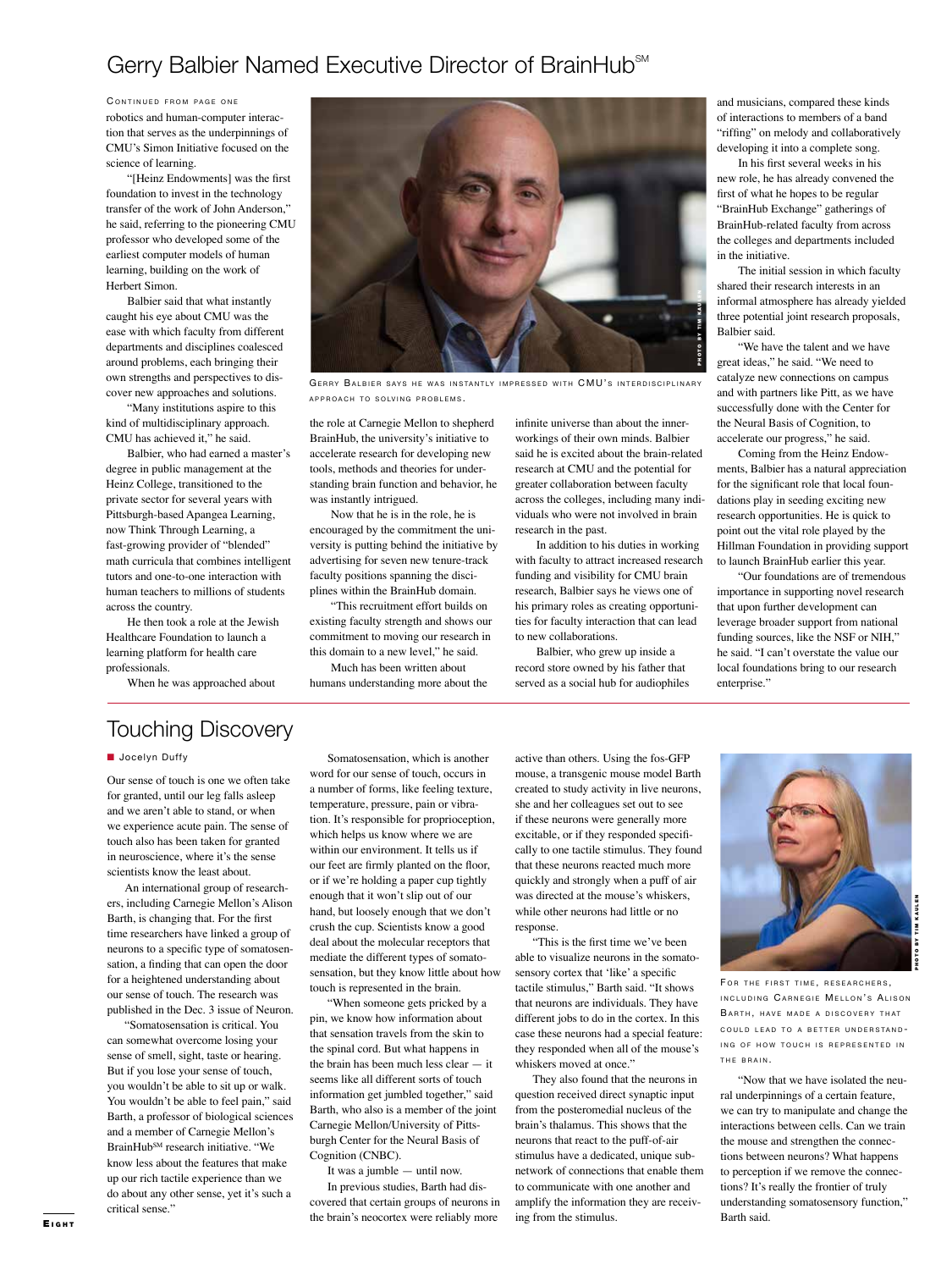## To the Moon, Andy!

### CMU Rover Ahead of Pack, Takes \$500K Milestone Prize

#### **Byron Spice**

Tough little guy, that Andy.

The four-wheeled robot is designed to scramble up steep slopes and survive temperature swings and high radiation when it explores caves, pits and polar ice on the moon.

In the \$20 million Google Lunar XPRIZE competition, Andy was the first and only rover to meet development benchmarks for flight readiness, which led judges to give the CMU team the contest's Mobility Milestone Prize. The prize includes a \$500,000 cash award that the team will use to further Andy's development.

"This is the culmination of lots of work by lots of people and is the next step toward Carnegie Mellon becoming a spacefaring university," said William "Red" Whittaker, professor of robotics and director of the Field Robotics Center.

Deriving its moniker from university namesakes Andrew Carnegie and Andrew Mellon, Andy was developed by a largely student workforce, drawing on expertise and resources from across the university including the School of Computer Science, the College of Engineering, the College of Fine Arts and the Mellon College of Science.

The robot is Carnegie Mellon's contribution to an effort led by CMU spinoff Astrobotic Technology to land a robot on the moon and win the Google Lunar XPRIZE.

But, it also represents a larger ambition.

"We don't do anything just to win a prize," Whittaker said. "If we're on the moon anyway, we're going to do something while we're up there."

And exploring lunar pits is at the top of their list. These are giant, newly



WILLIAM "RED" WHITTAKER, PROFESSOR OF ROBOTICS AND DIRECTOR OF THE FIELD ROBOTICS CENTER, POSES WITH CMU'S LUNAR ROVER, ANDY.

discovered, steep-sided holes created by the collapse of underground voids.

"These pits are astounding and unexplored; it will be like coming upon the Grand Canyon," Whittaker said. "Some pits might be entrances to caves. You can't explore caves from a satellite; you've got to be there, on the ground, so robots are the next big step."

Andy's wide stance, low centerof-gravity and high belly clearance combine for unprecedented stability, slope-climbing and straddling of rocks. Whittaker noted that Andy achieves its superb mobility with very wide wheels and light weight. Andy's wheels are a foot in diameter, which is exceptional for a three-foot rover. Its weight on the moon will be less than 10 pounds.

Jon Anderson, a master's degree student in robotics, led the mobility team. The team's innovations gave Andy the

softest footprint and greatest strengthto-weight ratio of any space rover to date. The rover has strong pulling power and a novel suspension for transferring that power to the ground.

Extraterrestrial robots encounter radiation levels that can burn ordinary electronics. Before flight, some faults and switching between components as necessary.

PHOTOS BY DYLAN VITONE

Joe Bartels, a Ph.D. student in robotics, explained that a spare component can take over operations permanently if its twin is fatally damaged, or temporarily if its twin can be recovered by rebooting after a failure.



of Andy's electronics will be further upgraded with space-certified parts, but Andy's team has already achieved notable reliability and space tolerance using high-reliability terrestrial parts, multiples of some critical components, and innovative software for detecting

Curtis Boirum, a master's degree student in robotics, said Andy also incorporates a new method for combining landing imagery with 3-D path reconstruction data to plan and document its exploration route.

About 50 students, faculty and staff members contributed long hours to Andy's development, with key team members including Nate Otten and Heather Jones, both Ph.D. students in robotics; Luke Metro, a sophomore electrical and computer engineering major; John Mann, a junior computer science major; and Jay Jasper, a master's degree student in mechanical engineering.

In addition to scientific exploration, Andy will accommodate a number of artistic payloads coordinated by Lowry Burgess, professor of art, and Mark Baskinger, associate professor of design.

Carnegie Mellon's Robotics Institute has led the development of a number of planetary robotic technologies for NASA, including walking robots for exploring active volcanoes, robots designed for extraterrestrial drilling and advanced wheel development.

Autonomous driving software originated at Carnegie Mellon is the basis of navigation and safeguarding for NASA's Mars' rovers.



JUNIOR COMPUTER SCIENCE MAJOR JOHN MANN (PICTURED ABOVE) DEVELOPED SOFTWARE FOR ANDY, A FOUR-WHEELED ROBOT DESIGNED TO SCRAMBLE UP STEEP SLOPES AND SURVIVE THE TEMPERATURE SWINGS AND HIGH RADIATION ENCOUNTERED WHILE EXPLORING THE MOON'S PITS, CAVES AND POLAR ICE.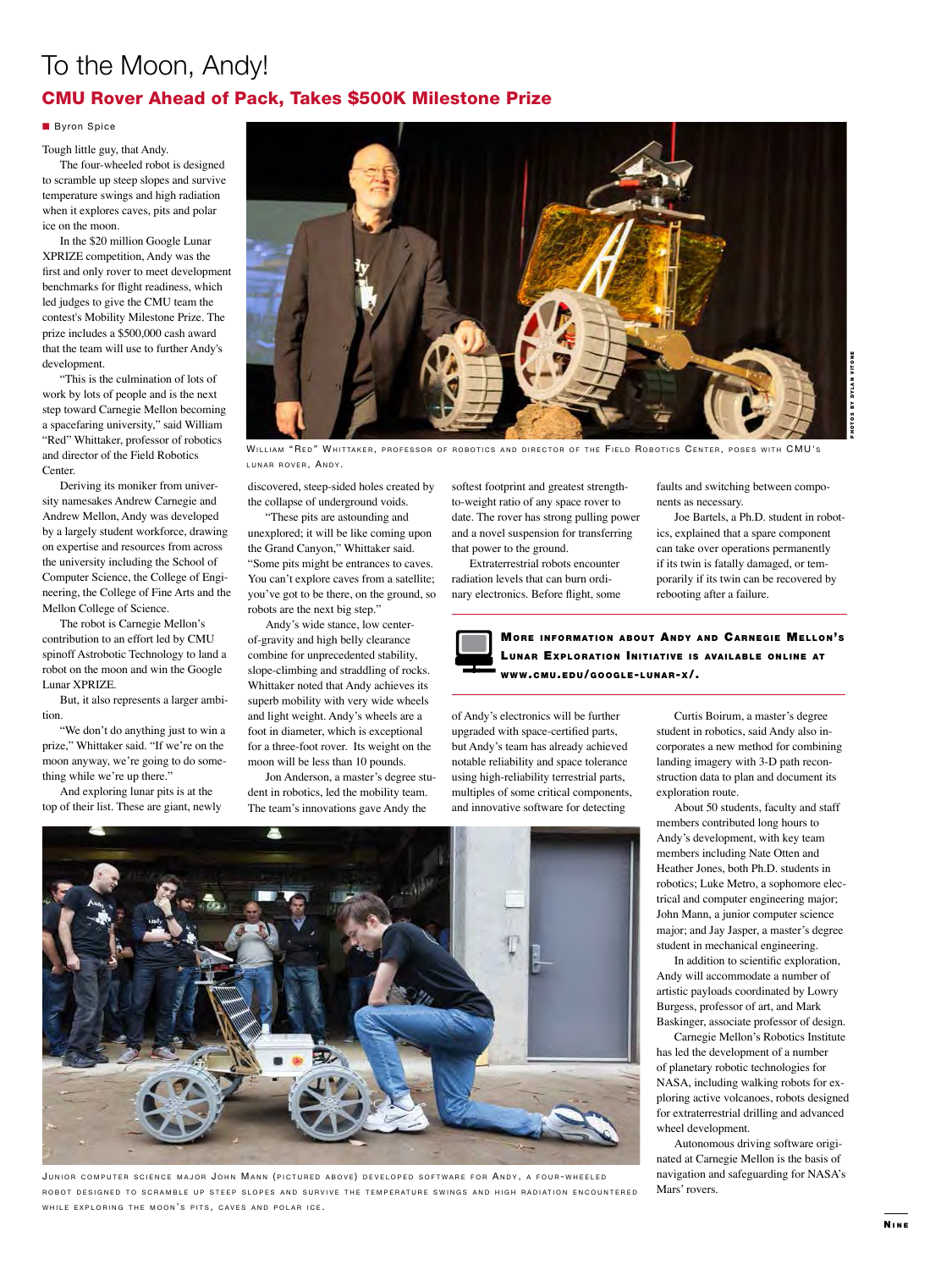# Barkin Leaves Powerful, Healthy Legacy Behind

#### **Bruce Gerson**

You could call Anita Barkin the Florence Nightingale of Carnegie Mellon. But then you might be selling her short.

After all, she once diagnosed Vice President for Campus Affairs Michael Murphy with a collapsed lung from across the table during a meeting in Warner Hall — without an exam and so much as a stethoscope.

"Every clinician knows the most critical way you diagnose illness is to be listening carefully to the patient, what they're feeling, what they're experiencing. And then you plug in the demographics. From that point on, I was golden," Barkin said laughing.

But, she was really golden from day one.

Taking the helm with just two nurses, a secretary and a physician for a few hours in the afternoons, Barkin developed the university's health care operation into a fully accredited model for colleges and universities around the world.

Once providing the bare minimum of primary care service, today the 24 staff members of University Health Services offer immunizations, health care screenings, treatment of illness and injury, contraceptive services, wellness exams, nutrition counseling, smoking cessation programs, allergy injections, massage therapy and more.

"I always tell people we're like your family doctor and a little bit more," Barkin said reflecting on her 28-year CMU tenure just days before leaving the university to be closer to family in Georgia. "We're almost like an urgent care center. None of these things were here when I came."

In addition to the tremendous growth on the clinical side, Barkin developed health education and outreach programs to promote healthy habits and well-being across campus. She was



ANITA BARKIN HUGS ONE OF THE MANY FRIENDS AND COLLEAGUES WHO ATTENDED HER FAREWELL TRIBUTE IN MID-DECEMBER. AFTER 28 YEARS AS CMU'S DIRECTOR OF UNIVERSITY HEALTH SERVICES, BARKIN HAS MOVED TO GEORGIA TO BE CLOSER TO FAMILY.

instrumental in starting the Healthy Campus Task Force in 2005, initially a student-focused effort that has expanded to include faculty and staff, and in helping to host the "Exploring Health, Discovering Wellness" program in February 2014.

She also authored and managed CMU's highly popular student insurance program, an Affordable Care Act-compliant, benefit-rich, cost-effective program in which more than 7,000 students are enrolled today.

Barkin has made her mark nationally as well as a pioneering pandemic planner for colleges and universities in the American College Health Association (ACHA). When cases of the Avian Flu, or bird flu, were reported on campus in 2006, Barkin and Environmental Health & Safety Director Madelyn Miller went to work creating an emergency response plan.

"Watching what was happening across the country in the ACHA, I saw

that colleagues were discussing this on the list-serve. I approached the ACHA president. I said we did some work at CMU and I'm happy to share what we know and what we're learning. So I became head of the pandemic planning task force for the ACHA, which became the Emerging Public Health Threats and Emergency Response Coalition," Barkin recalled.

Following the Avian Flu came outbreaks of SARS, the Swine Flu, various neuroviruses and most recently, Ebola.

"If you have a good emergency response plan for a pandemic, you can pretty much tweak it to apply to any infectious disease process," said Barkin, who has held various high-level posi-

tions in the ACHA, including president from 2011 to 2012.

As ACHA chair of the Affordable Care Act Transitional Issues Task Force from 2012 to 2014, Barkin had the opportunity to co-author new regulations relating to student health insurance plans. EVELL TRIBUTE IN MID-DECEMBER. AFTER<br>GEORGIA TO BE CLOSER TO FAMILY.<br>tions in the ACHA, including president<br>from 2011 to 2012.<br>As ACHA chair of the Affordable<br>Care Act Transitional Issues Task Force<br>from 2012 to 2014, Bark

"Having an opportunity to interact with Health & Human Services and provide testimony to the Senate in D.C. and New York was really an interesting journey," she said.

A year ago she was invited to attend and present at a Japanese University Health Association Conference to share some of her expertise and experi-

# Kotarski Named Chief Health Officer



Beth Kotarski will succeed Anita Barkin as director of University Health Services, effective March 16. Kotarski comes to CMU from Swarthmore College, where since 2007 she

served as director of Student Health and Wellness Services. Previously, she was associate director of Health Services and Women's/Reproductive Health Coordinator at Haverford College.

"Beth was the unanimous choice of the students, faculty and staff who served on the search committee," said Vice President for Campus Affairs Michael Murphy.

"Beyond her demonstrated leadership and clinical skills, Beth's articulation of her vision for the health and welfare of all members of the campus community is quite compelling. Having served two of the nation's finest liberal arts colleges, she has a clear understanding of and commitment to an intense and energizing university environment."

Kotarski holds a bachelor's degree in nursing from West Chester University, a master's degree in nursing from the University of Pennsylvania and a post-master's degree certificate as a family nurse practitioner from Widener University.



DIANE DAWSON (LEFT) PRESENTED ANITA BARKIN (CENTER) WITH A FRAMED PHOTO COLLAGE AT HER FAREWELL PARTY. DAWSON WILL BE SERVING AS INTERIM DIRECTOR OF UNIVERSITY HEALTH SERVICES UNTIL BETH KOTARSKI (SEE SIDEBAR) JOINS THE STAFF IN MARCH. ALSO IN THE PHOTO ARE ENVIRONMENTAL HEALTH & SAFETY DIRECTOR MADELYN MILLER AND CMU POLICE LT. JOSEPH MEYERS.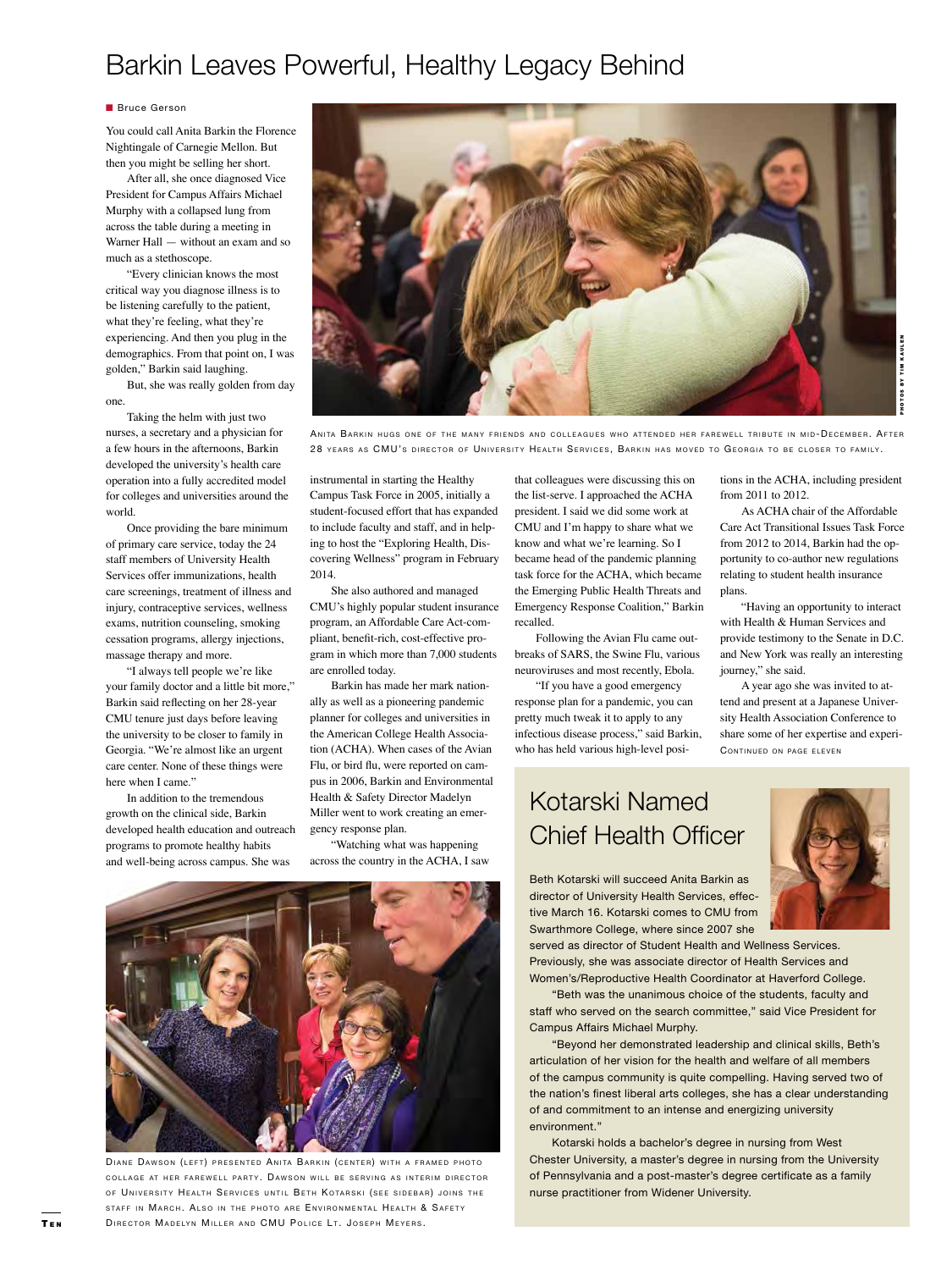## Big Brother is Watching Students Take Concerns, Suggestions To City Council

#### CONTINUED FROM PAGE TEN

ences and her thoughts on the future of health care in higher education.

Undoubtedly, Barkin, who plans to continue to work in health care in Georgia, has served CMU and the ACHA well with her astute knowledge and expertise. However, it's her personal touch that has seemed to make the biggest impression among her colleagues, faculty, staff and students.

At a farewell gathering for Barkin, Deborah Mathis, women's health administrative chief at the University of Pennsylvania, called her a gifted leader and mentor. Marian Vanek, director of Student Health Services at Pitt, praised her for her great ability to create synergies, alliances and collaborations.

Dick Tucker, the Paul Mellon University Professor of Applied Linguistics, recalled Barkin's compassion in caring for a seriously ill Ph.D. student of his from 2001-2003. He said she was always there to assist as a surrogate mother in a 24/7 mode. Tucker named Barkin an honorary member of the Modern Languages Department.

Dean of Student Affairs Gina Casalegno called her a friend, mentor, confidant, incident commander, public health guru and personal health consultant. "She's an exemplar of the best of CMU; she's compassionate, a real-world problem solver, innovative and collaborative. She's a role model to me and so many others."

Diane Dawson, who is succeeding Barkin as interim director of University Health Services until newly hired Beth Kotarski comes on board in March, said her heart was broken. "You worked so hard to mold us as better human beings," she said. Dawson said Barkin challenged her staff to live the words of philosopher Cornel West: "Don't be successful, be great."

Michael Murphy praised Barkin for having a transformative impact on the health and welfare of the university community. "This is a very different place since when you arrived and you deserve a tremendous amount of credit for that."

Murphy said her impact has not just been in better immediate care for students, but in the focus on living a healthy lifestyle. "Anita has created a powerful legacy that will continue beyond her time here."

Barkin, whose daughters Jennifer (DC'97) and Rebecca (DC'01) traveled to Pittsburgh for the reception, said, "CMU will always be in the fabric of my being.

"I feel like I'm the luckiest person on the planet … I have been blessed in this community. Even when we didn't always agree, I knew that there was a mutual respect and affection. You are all such wonderful people," she said.



STUDENTS SIT IN ON A PRIVATE BRIEFING WITH PITTSBURGH'S NEW POLICE CHIEF CAMERON MCLAY (STANDING) BEFORE ENTERING COUNCIL CHAMBERS TO GIVE THEIR RECOMMENDATIONS ON SURVEILLANCE POLICY.

#### ■ Shilo Rea

Red light cameras are designed to enforce traffic laws, but what about the other footage they capture?

Using surveillance technologies raises serious legal and ethical questions, and cities across the U.S. are tasked with figuring out how to balance public safety with protecting privacy rights.

To help Pittsburgh officials understand the issues and develop effective policies, City Councilman Dan Gilman (DC'04) turned to

spent the semester researching the history of surveillance technology, analyzing how similar cities have implemented different tools and policies and developing recommendations for Pittsburgh. They recently presented their findings to City Council, Debra Lam, director of the city's Department of Innovation and Performance, and Pittsburgh's new chief of police,

"It is always helpful to have a fresh

set of eyes look at city policy. In this case, it is particularly helpful to have a younger perspective look at a timely issue of great national concern," said Gilman, an EHPP alumnus who credits the research skills he learned at Carnegie Mellon as a critical component of how he approaches his work in city govern-

One key recommendation the students made centered on community engagement. Colin Shaffer explained how Cleveland, which uses a variety of surveillance technologies from CCTV to a Police Aviation Unit, attempted to collect and use public opinion, but fell short of capturing the complete picture

Carnegie Mellon's Ethics, History and Public Policy (EHPP) seniors.

The 10 students

Cameron McLay.

ment.

Department of Justice report that revealed a high-level of distrust among Cleveland residents for the police department. "The public needs to understand how

— perhaps contributing to the recent U.S.

new surveillance technology will be used, and they need to be given the chance to give feedback on its current use," Shaffer said. "City officials must also pay particular attention to the needs and concerns of the most disenfranchised and vulnerable residents of the city."

Chief McLay called the suggestion

the course of a single semester and then offer meaningful policy suggestions to relevant stakeholders. This group took things to a new level though, and offered highly specific recommendations about wording changes in the city's Code of Ordinances that would better protect individual privacy and freedom of expression. They also suggested ways to ensure a productive and positive relationship between the police and the public as surveillance technologies become increasing integrated into

TO READ THE FULL REPORT, VISIT WWW.CMU.EDU/HSS/EHPP/ DOCUMENTS/2014-CITY-SURVEILLANCE-POLICY.PDF

"music to my ears."

"When I walked in the door, I said that I wanted to do internal and external surveys because we, the police, need to know what the safety needs are, neighborhood to neighborhood," he said. "I'm a big believer in moving policing into the 21st century by leveraging technology and academic research."

The students examined some of the newest tools being used, such as mobile observation towers and drones, and pointed out the ethical, technical and privacy issues that each raises. They also offered ways Pittsburgh could implement their use within the city's current legal structure.

Jay D. Aronson, associate professor of history and the faculty director of EHPP, called the surveillance project the standard by which future senior capstone projects will be measured.

"These students did an extraordinary job of integrating historical and ethical concerns into their policy analysis, and they offered recommendations that were both forward-thinking and practical," Aronson said. "It's very challenging to learn about a complex policy issue over

the fabric of the city." Gilman,

impressed with how much work

was accomplished in only four months, promised their report would be put to good use.

"The City will not only review the recommendations and determine which can be implemented locally, but we will continue the dialogue and further engage the students in an ongoing policy conversation," he said.

Chief McLay also expressed interest in having the students continue their work by helping the police force with public engagement.

In addition to Shaffer, the student participants were Marie Avilez, Catherine Ciriello, Christophe Combemale, Latif Elam, Michelle Kung, Emily LaRosa, Cameron Low, Madison Nagle and Rachel Ratzlaff Shriver.

CMU's EHPP major prepares students for leadership positions in law, public policy, ethics and advocacy by providing them with a rigorous, interdisciplinary humanistic and socialscientific education. It is jointly administered by the departments of History and Philosophy in the Dietrich College of Humanities and Social Sciences.